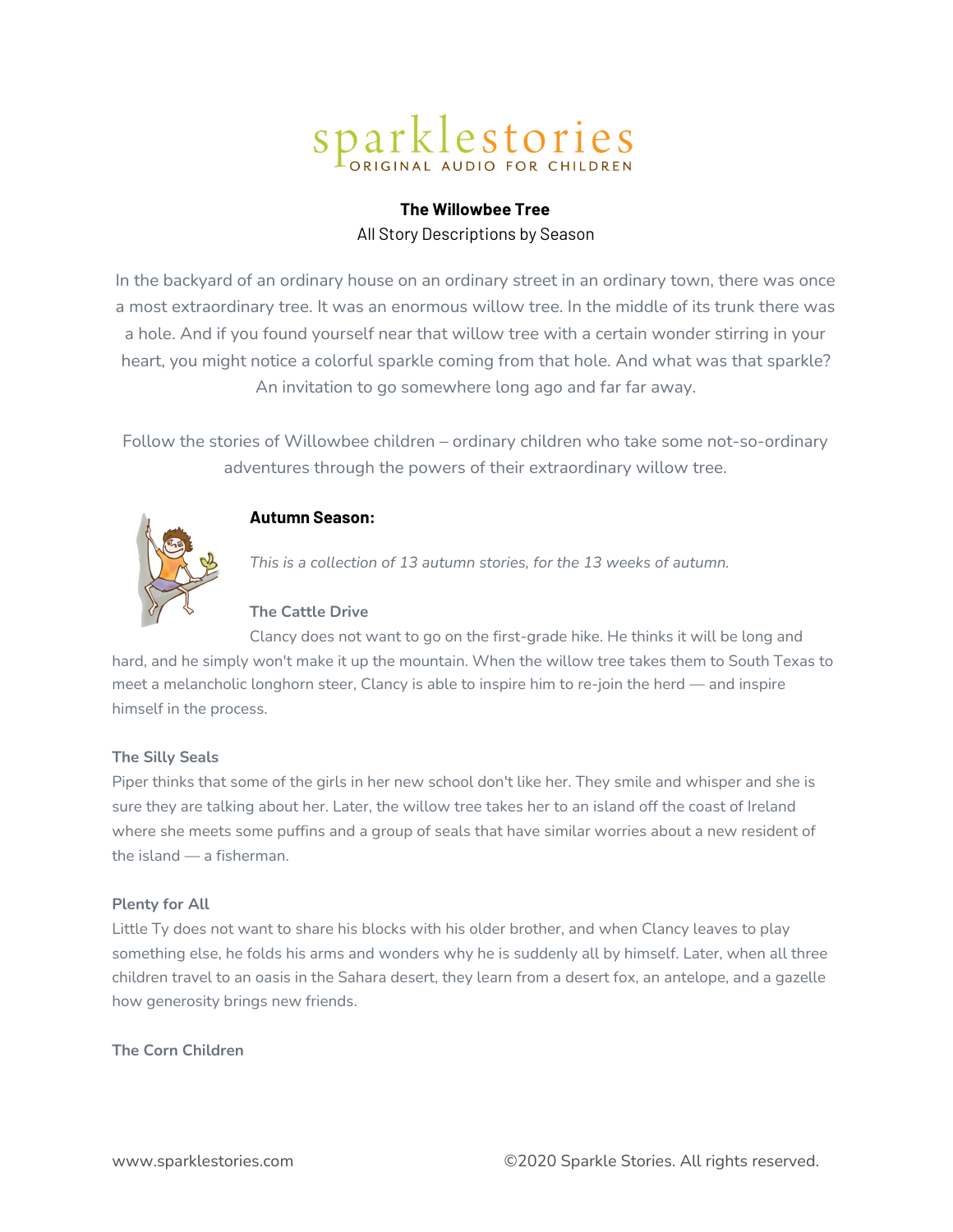At a local corn maze, older sister Piper leaves her younger brothers behind to get to the middle faster. She can't understand why everyone gets upset until later, when the willow tree takes them to the Yucatan and a mother jaguar teaches her the importance of keeping your word.

#### **Pushing the Sun**

Little Ty has been feeling particularly small lately. If he could have one wish, it would be to be taller. But then the willow tree takes him to the Nile River of Ancient Egypt, where the smallest creature of all pushes the powerful sun across the sky with its tiny legs and tiny steps. He and his brother and sister return home with a new appreciation for the powers of being small.

#### **True Gifts**

It is Mrs. Willowbee's birthday, and all she wants is for the family to attend the local harvest festival. She says "No gifts! No cake! I simply want to have fun at the festival with you." Piper and Little Ty make their mother a gift anyway, but Clancy is confused: What is a birthday without birthday cake? And what can he make his mother so he has a gift to offer too? He gets a great idea, however, after The willow tree transports the children to the coast of Iceland, where they encounter dolphins and a clear-eyed gyrfalcon.

#### **First Flurries**

While enjoying the joys of autumn, Clancy and Piper see small flurries of snowfall. This is exciting for Piper, but startling for Clancy. He is not ready for snow — the thought makes him want to go inside and climb into bed. But when the Willow Tree takes them to Alaska, where it is colder and snowier, they meet some animals that meet the winter weather in very different ways.

# **Stillness and Quiet**

Clancy has chicken pox and has to stay home for up to two weeks! At first, he likes the idea of reading books in his bed and eating snacks on the couch, but it doesn't take long for him to feel antsy and itchy and even a little bored. When the willow tree offers him an adventure to the mountains of Japan, he jumps at the chance — but is surprised at the wisdom he receives from a group of macaques peacefully bathing in the hot spring baths.

# **The Angry Elephant**

Piper, the oldest Willowbee child, has a bit of a temper. She can get very frustrated when others do not work or play in the way she thinks is best or at the pace she thinks is appropriate. And after she accidentally breaks something of Clancy's while having a bit of tantrum, the willow tree invites her to go to the west coast of India, where she meets an elephant with a similar temper.

#### **The Wild Ponies**

Clancy misses his old school. He wonders what first grade is like back in the city where he used to live. As he recalls all the differences, the willow tree beckons him and his sister on an adventure. They land on Chincoteague Island off the coast of Virginia, where a group of wild ponies imagines what life would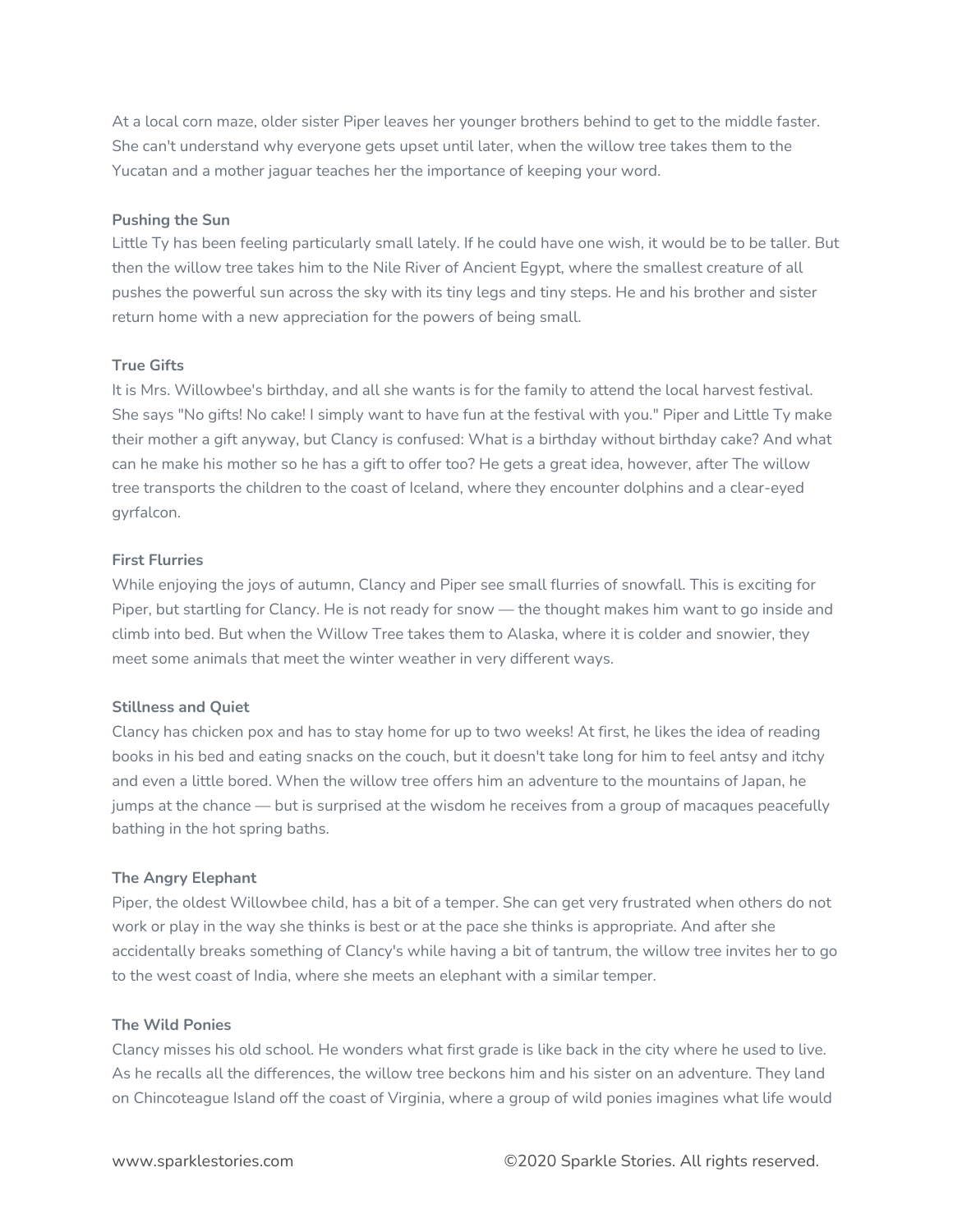be like back in the land where their great-grandparents once lived. They all discover that life is really quite good just where they are.

# **Defeat the Goats**

The Willowbee children climb out of an ancient olive tree to meet a gathering of wild boars who are gearing up for a battle. The boars talk of the goats — their bitter enemies — and describe how weak, mean, and silly they are. Upon further investigation, however, the Willowbees learn that none of the boars have ever actually met a goat. Everything they know about goats comes from stories and tall tales. Piper, drawing on a similar experience she was having at school, encourages them to meet a goat and see for themselves.

# **A Gift in the Thin Times**

Little Ty is a picky eater. He often eats only one thing on his plate and refuses the rest. When the Willowbee children are taken to the far north of Norway, they encounter a pair of reindeer and an arctic hare that reveal the blessings of light, warmth, and food during a season where all of three are scarce. After that, food never tasted quite so good.

# **The Secret of the Source**

The Willowbee family has a winter holiday tradition where they are visited by the house gnome who brings them gifts. This year, Piper is determined to see the house gnome and concocts a plan to catch a glimpse before it disappears into the snow. But when the willow tree takes them to visit a group of curious rhesus monkeys who want to find the secret source of the Ganges river in India, Piper learns the value of mystery and how one question often leads to more questions.



# **Winter Season:**

*This is a collection of 13 winter stories, for the 13 weeks of winter.*

# **Give and Take**

Clancy loves his mother's baking so much that one day he takes more than his share and hides it away in his room. He believes that his mother won't notice the

missing treats. When the willow tree takes him to Borneo to meet some long-nosed monkeys and a mother orangutan, he learns the value of giving rather than taking.

# **Growling**

It is winter vacation and Piper and Clancy are bickering. They can't seem to agree on much — especially what games to play — and Little Ty, their younger brother, is tired of it. Later, when the willow tree takes them to the Rocky Mountains and they meet a bickering mountain lion couple, Little Ty and the mountain lion cub show the rest that bickering and arguing can become a distraction from much more important matters.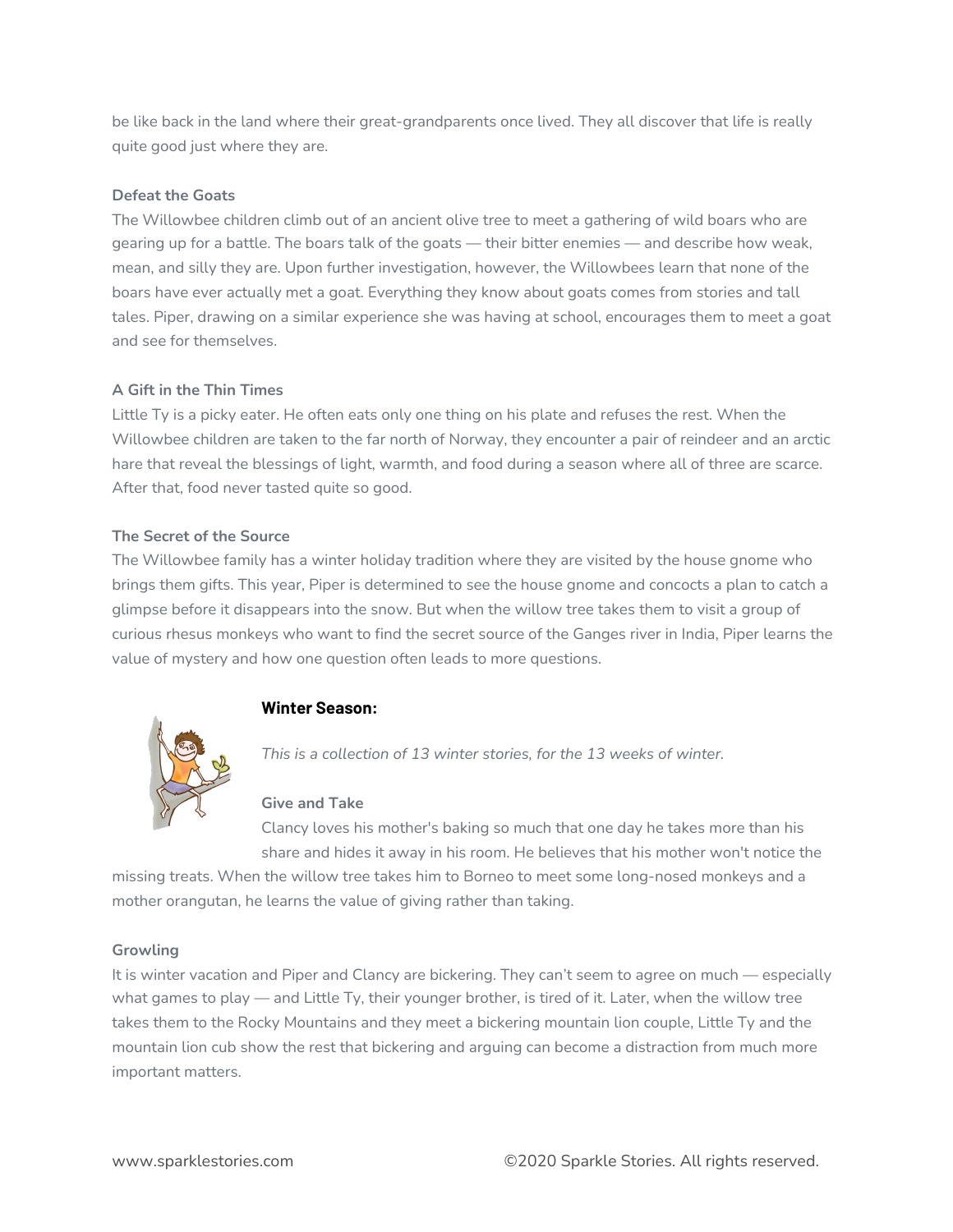#### **Sharing a Meal**

The Willowbee children are resistant to attending a potluck party and sharing their mother's delicious nutty cinnamon rolls.The willow tree takes them to Tasmania to meet a Tasmanian Devil, a Tasmanian Tiger, a few quolls, echidnas, and other curious animals that are happily sharing a bounty of local food — teaching the children that food is ever so much better when shared!

#### **Feeding the Storm**

Clancy is mad. His day has not gone well at all and instead of saying anything to anyone, he has only gotten more and more upset. Finally, the willow tree takes him to the coast of Newfoundland, Canada where a Newfoundland Wolf shows him how the storm inside needs to be expressed and fed in order to pass.

#### **I Am Myself**

Piper is discouraged because her friends at school want her to be like them. The sports kids want her to only play sports, the musical kids want her to only play the piano, and the artistic kids want her to be interested only in art. When the willow tree takes her to the Philippines and introduces her to a Kagwang, a Binterong, a Pilantok, and a Mawmag — she learns that being herself is the best thing to be.

#### **Making New Friends**

Clancy is feeling nervous about the school's "Winter Festival" and is worried that he might get lost in a group of people he doesn't know very well. When the willow tree takes him to Catahoula Lake in Louisiana, he meets a shy duck from Manitoba and helps her find new friends — and finds his own courage in the process.

#### **Have Fun Finding**

Everyone wants to know how Little Ty can always find anything lost. Whenever they ask, he only answers, "I just find it". But then the willow tree takes the Willowbee children to Loch Ness in Scotland and a fun-loving otter explains to everyone the best way (and Ty's way) to find something. And oh, what they find!

#### **Taking Your Time**

Piper, the oldest child, can be rather competitive with her friends and family. Sometimes she likes to finish first even if it means making mistakes or not doing her best work. When the willow tree takes them to the jungles of Ecuador, a three-toed sloth teaches her the value and power of moving slowly and taking her time.

#### **Playing with Nothing**

Piper and Clancy have a snow day from school, but instead of a day of snowy fun outdoors, they must stay indoors due to the wind and cold temperatures. They quickly get tired of their usual games and books, and they moan that they don't have anything to do. But then, the willow tree invites them to the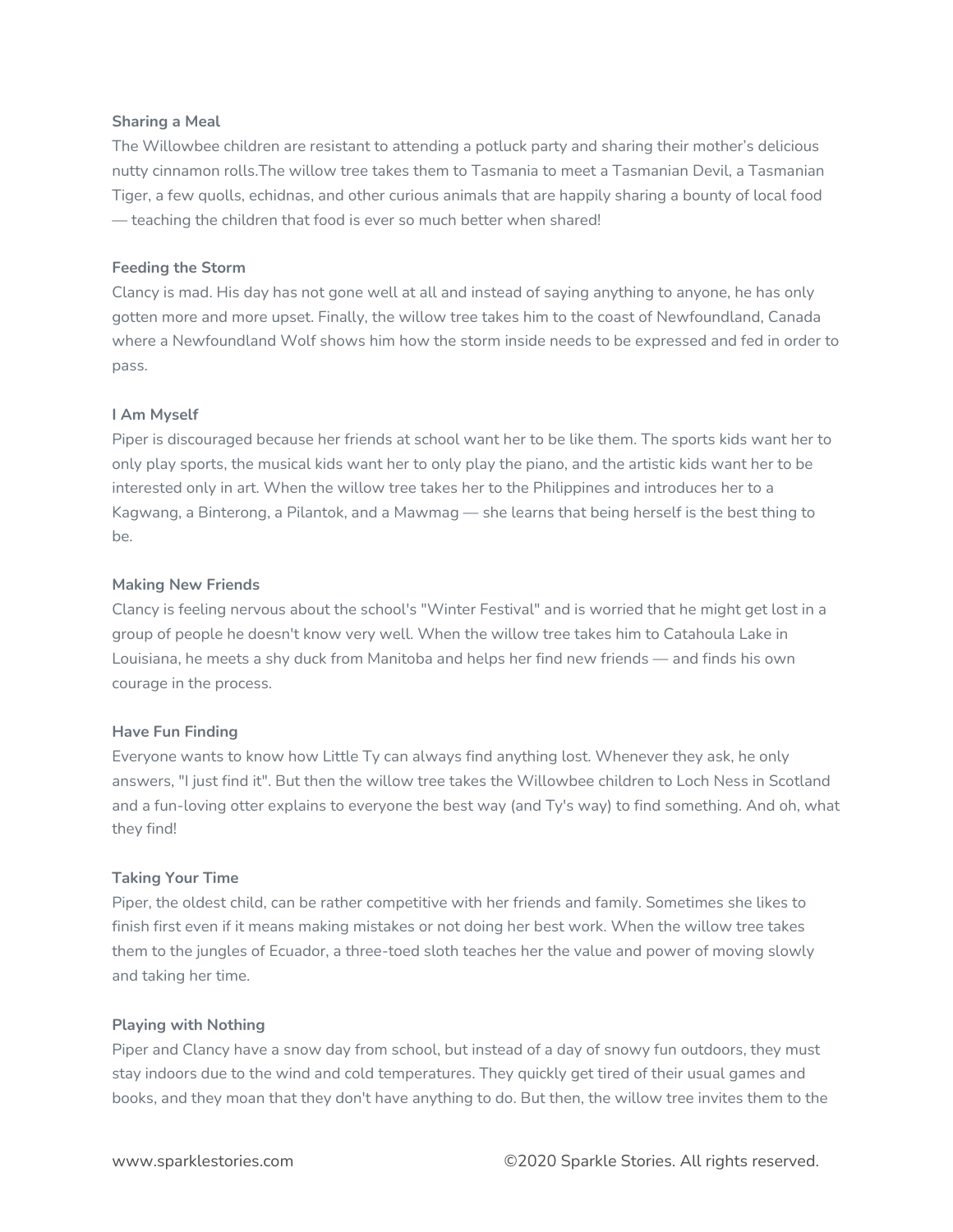barren Penguin Island off the coast of Namibia, and they learn from a group of penguins that one can have fun even when you are surrounded with what looks like nothing.

# **The Jewel Island**

When the Willowbee Children receive a gift of coins and sparkly crystals from their aunt, Clancy immediately wants the "treasure" for his own collection. This turns into an argument between the three of them — and it is not until the willow tree takes them to Halong Bay in Vietnam, that they all learn what is truly treasure.

# **The Race**

Piper and her friend Elise have so much in common — they both like sports, music, art and answering questions in school. When Piper learns that they will compete against each other in the obstacle course, she is hesitant to race. But then the willow tree takes them to the American prairies and she learns from a roadrunner and jackrabbit the best way to race your friends.

# **Listen to the Lights**

Spring is coming and the Willowbee children are filled with excitement and energy. Unfortunately for their mother, this excitement is expressed with very loud voices. She encourages them to use their 'inside voices', but only after the willow tree takes them to the far north and a Moose shows them how to listen to the magical 'northern lights' do the children understand how to be both excited and quiet.

# **Through the Hedgerow**

Piper comes home feeling tired of all the same things, both at school and at home. When the willow tree takes her and Clancy and Little Ty to a verdant land of grassy fields and beech hedgerows, she learns from the local cows that adventures abound in their neck of the woods — only the adventures are much quieter and more subtle than she was expecting.



# **Spring Season:**

*This is a collection of 13 spring stories, for the 13 weeks of spring.*

# **Sacred SnackTime**

Sometimes Little Ty gets so excited about playing that he forgets to eat. He would rather do so many other things than eat — especially play tag or hide and seek.

Then the willow tree takes them to Mexico and he learns a valuable lesson from thousands of Monarch Butterflies on why to eat peacefully before a big event.

# **A Stone with Wings**

Clancy is a dreamy boy who has lots of "idea time". His family understands this and his teachers understand this, but sometimes the children in his class do not. They occasionally laugh at his ideas and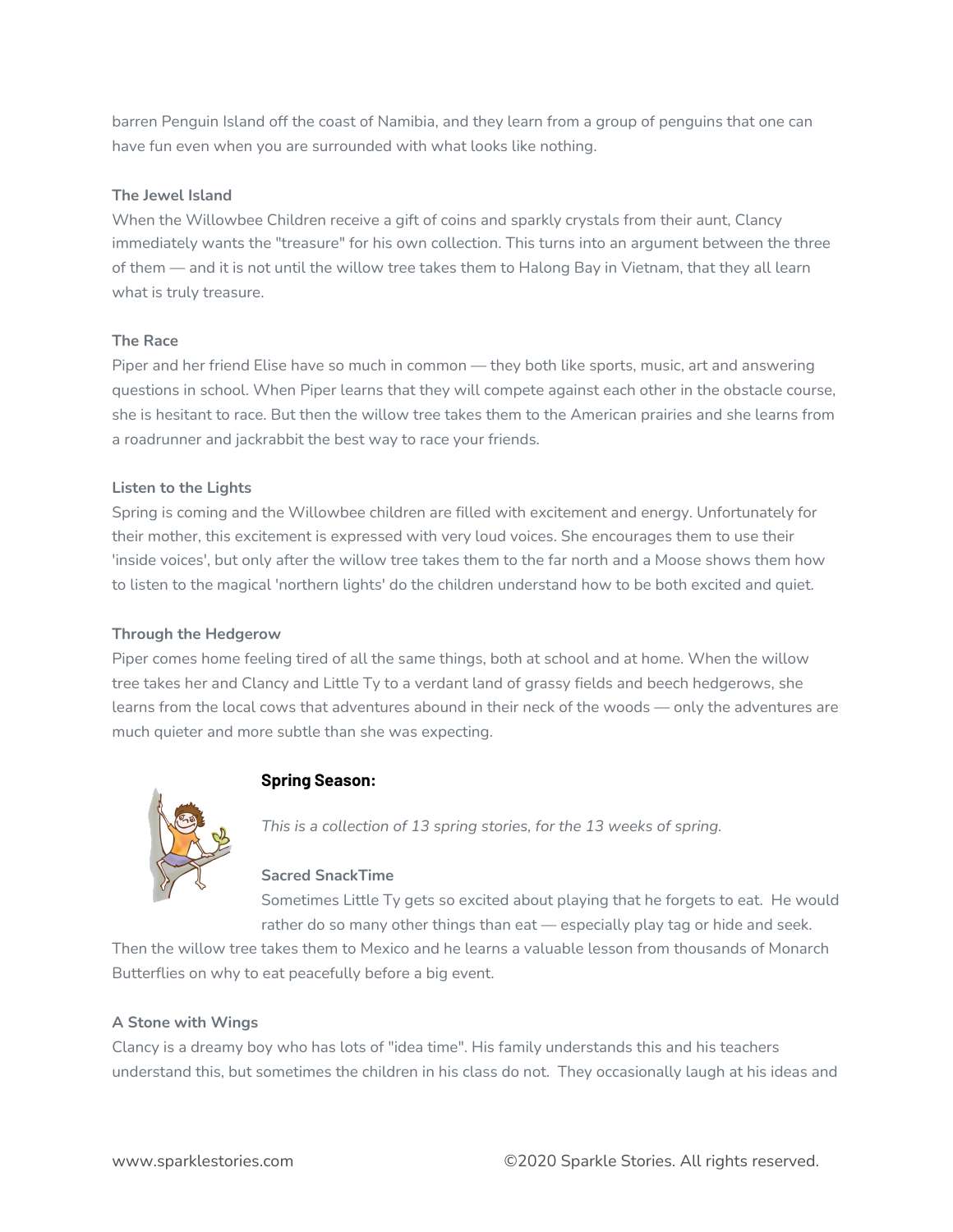think what he says is silly. But when the willow tree takes him to the foothills of the Himalayas to help the local animals find a mythical source of water, it is precisely those "silly" ideas that help him find it.

# **The Clay Pot**

Piper is home sick from school and she doesn't like it. The previous day she did not listen to her mother or her teachers and was under-dressed for a class field trip. She got cold and wet and now has a fever. When the willow tree takes her to the Smoky Mountains to hear an old Buzzard's story, she learns the importance of listening to one's elders.

#### **Dreams and Fancy**

Like many three-year-olds, little Ty has an active imagination. His sister Piper sometimes doesn't appreciate his sense of wonder — especially when she is in a hurry. From the animals of the Amazon Rain forest, a place of abundant fancy, she learns how best to engage with her brother's imagination.

#### **Powerful Friends**

Clancy is nervous about performing in the first grade play. Although he has only one line, he worries about looking silly in front of everyone. When the willow tree transports the Willowbee children to a Tlingit elder in the Pacific Northwest of the United States, Clancy learns how to benefit from the wisdom of powerful "totem" animals, and he is given the courage, not only to perform, but to enjoy it!

#### **New Friends**

When the Willowbee children visit the local park and see new children on the swings, they are at first frustrated because they wanted to swing. Then when they hear the children speak French they are further frustrated because clearly they aren't from the neighborhood. When the French children continue to swing and don't give the Willowbees a turn, Piper, Clancy and Little Ty leave in a huff. Only when the willow tree takes them to Southeast Australia where a group of Wombats hatch an unfair plot to scare a group of traveling Kangaroos, do the children realize why it is important to be welcoming to new faces rather than be judgmental.

# **Big Plans and Real Weather**

The Willowbees are deeply disappointed when they learn the Spring Festival has been postponed due to heavy rain. How frustrating it is when the weather doesn't cooperate! Their spirits are lifted a bit when the willow tree offers to take them to a new land. They go to the northern plains of the United States, where they learn from several bison and prairie dogs how to accept and honor the weather whether you like it or not.

#### **Graces**

Little Ty is very silly during dinnertime grace and Clancy doesn't like it. When the two brothers go through the hole in the magical willow tree, they are transported to the highlands of Scotland, long ago — where nothing is attempted without a lovely prayer of honor. A Scottish hare, two badger brothers, and a red kite inspire the boys to remember the importance of saying thanks.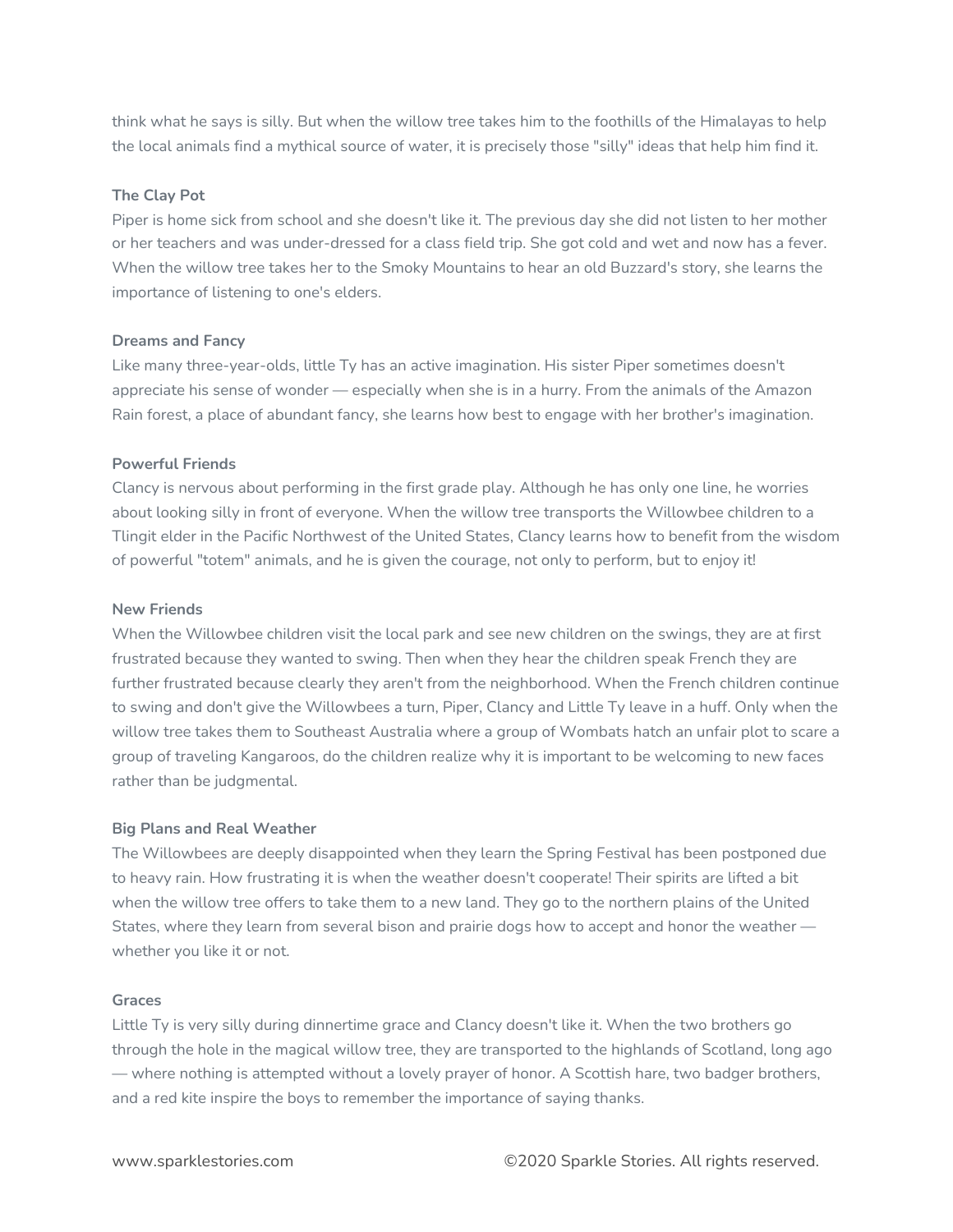## **What is No Longer Needed**

It's the day of Piper's dentist appointment. Two of her baby teeth will be removed, and she is feeling nervous about it. The willow tree takes her to the Grand Canyon where she encounters Snake Woman, a powerful rattlesnake who is shedding her skin. Piper learns the value of letting go what is no longer needed to make room for what is to come.

## **The Bat Cave**

The Willowbee children are to go to a "memorial service" for their Great Uncle Jack, a time to remember the kind old man who lived a long and exciting life. Clancy doesn't understand why they need to do such a thing — he remembers Uncle Jack just fine! But when the willow tree takes him to Bali and a special temple built around a mountain cave, he learns from a group of monkeys, a quiet tiger and a host of fruit bats that gathering together to remember our loved ones can be a very special time indeed.

#### **The End of the Season**

Clancy is lamenting the end of first grade and the prospect of starting a new grade. He likes the way things are, and doesn't want them to change. The willow tree takes the children to Tanzania for the migration of the wildebeests and zebras at the end of the wet season, where change is welcome. Although it's not always easy, the animals come home changed: a year older and stronger and wiser.

## **A Real Dragon**

Ty is celebrating his three-and-a-half birthday, and he has a single wish: to see a real dragon. His parents and brother and sister are dumbfounded — how can they grant him this wish? But the willow tree knows — it takes the children to Komodo Island in Indonesia where they meet not only a real dragon but three of the real dragon's children. The dragons and the Willowbees learn a great deal about each other and realize that the stories don't always match up with the truth.

# **Waiting for Wings**

Piper loves to read and is frustrated when her parents put a limit on what kinds of books are appropriate for her age. But when the willow tree takes her to the Barrier Islands in the Gulf of Mexico, she meets a young Whooping Crane who is determined to fly north earlier than her mother has planned. Both the crane and Piper learn a lesson about the value of waiting for the right time.

# **Summer Season:**

*This is a collection of 13 summer stories, for the 13 weeks of summer.*

# **Afraid of the Dark**

Piper doesn't want to go to sleep because she is afraid of what might be hiding in the dark corners of her room. One night, the willow tree takes her to Madagasar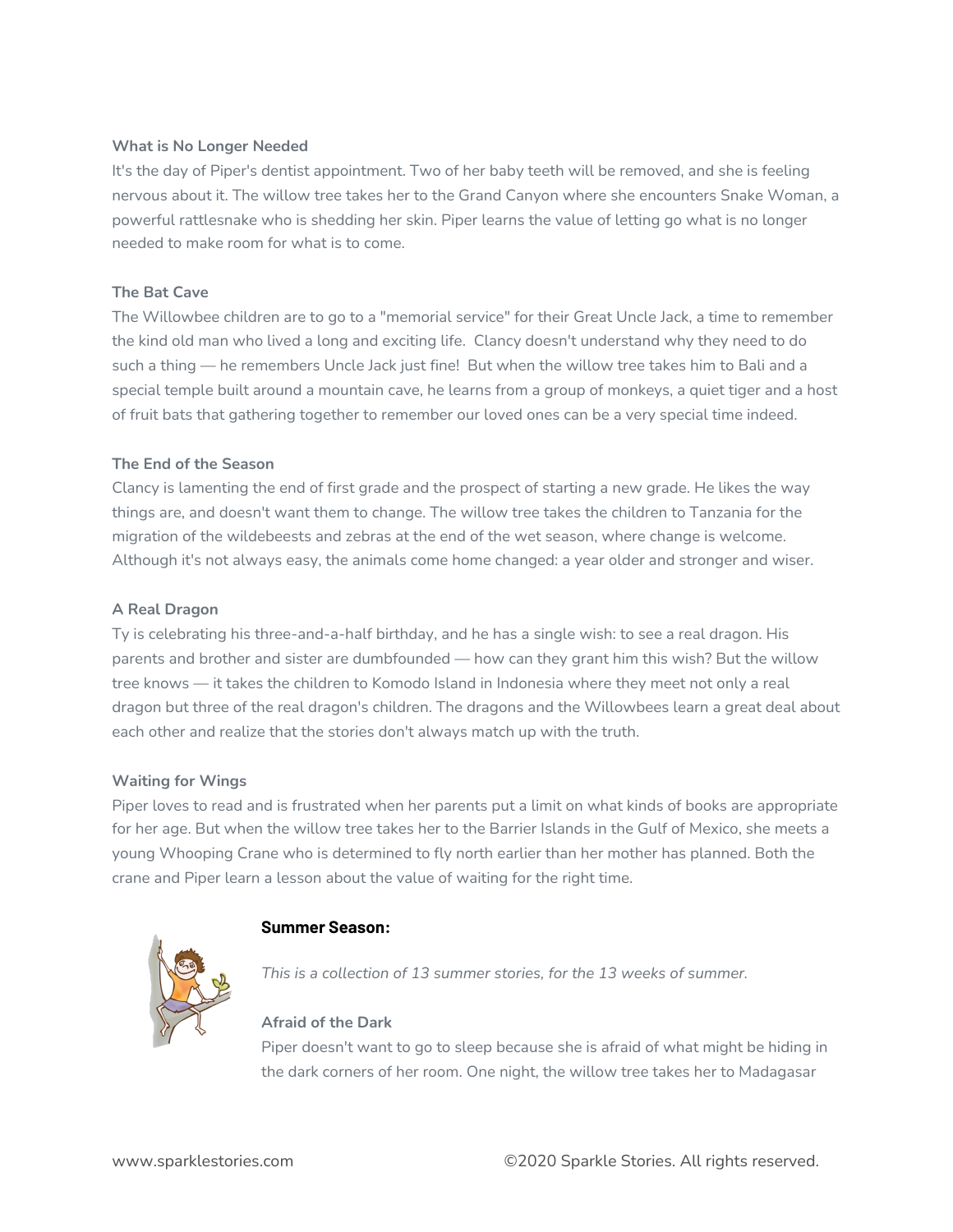where it is a very dark night. Hidden in the darkness are a fun-loving bunch of lemurs that teach Piper that the dark holds many happy creatures that wish her well.

#### **Being Yourself**

It is summertime, and the Willowbee children are enjoying a visit from their cousins. Piper and Little Ty love how their cousins like to play rowdy, noisy games — but Clancy does not. He tries to be more like the others, but it is difficult and tiring. When the willow tree takes him to the Galapagos Islands and introduces him to the many strange and unique animals there, Clancy learns the value of being himself.

#### **Seeing the Magic**

When Mrs. Willowbee invites her new friend and her friend's daughter Darlene to come over, Piper is hesitant. Darlene is quiet and Piper doesn't think they will get along. When the willow tree takes her to Patagonia, a magical llama shows her how to see new things in places that you least expect.

#### **Twixt the Cracks**

It is the middle of summer vacation, and Piper is getting tired of the same old things — same yard, same room, same street, and same park. When the hole in the willow tree starts to glow, she hopes for an exciting adventure but is disappointed when they step out onto the rocky landscape of the Burren in Ireland. But then a lark leads them through an meditative exercise that shows them the hidden magic between the cracks.

# **The Fire Within**

Piper has a lot of energy. She is determined, excited, adventurous, and sometimes a little opinionated. Sometimes her friends and siblings think she can be a little bossy and this makes Piper sad. When the willow tree takes her to the desert cliffs of Wadi Rum, she learns from a snake, a spider, and a scorpion that fire inside is good — so long as you can see the different kinds of fire in others.

# **Butting Heads and Lying Down**

Clancy and Little Ty have are not agreeing. They are both stubborn as well and this creates several stand-stills in their day. When the willow tree takes them to the Bighorn Mountains in Wyoming, they meet two equally stubborn bighorn sheep who find a creative solution to their own impasse.

# **The Smell of Fire**

Little Ty did not enjoy a recent camping trip with the rest of his family. He complained the whole time about the different sounds, and tastes and especially the smells. When the willow tree takes him to the mud pools of New Zealand, Ty and a feisty Kea bird learn what amazing things one can see once you accept the intense smell for what it is: the smell of fire.

#### **The Perfect Pet**

Mr. Willowbee announces that the children can finally have a pet! Piper and Clancy know exactly what they want, but Little Ty has trouble deciding. He loves all the animals. If he could, he would have a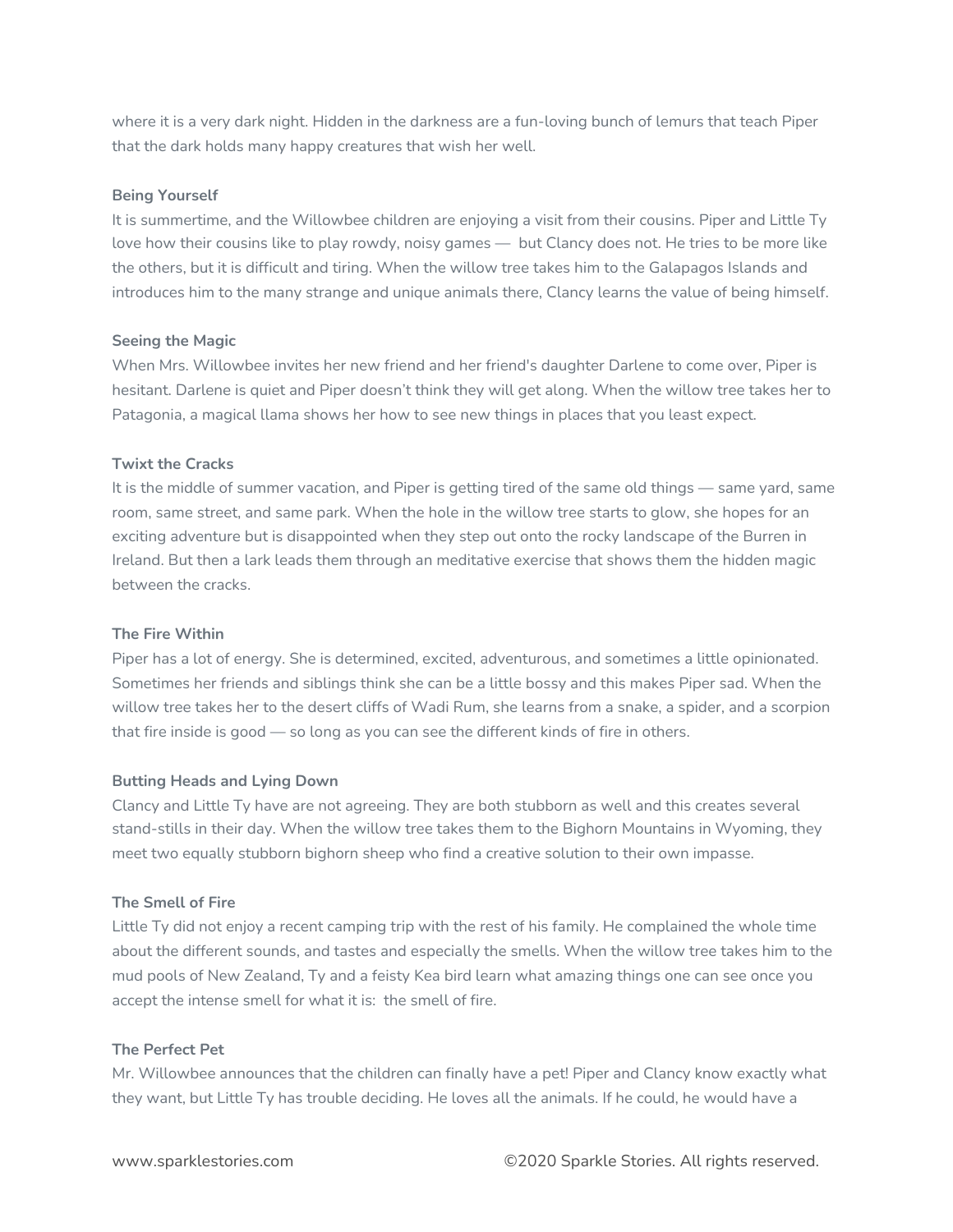house full of monkeys, goats, lions, buffalo and lemurs! When the willow tree takes him to the "Fairy Chimneys" of central Turkey, he meets an animal that he soon decides would make the perfect pet.

# **The Right Spot**

At the local nursery, Piper discovers a beautiful blueberry plant, covered in perfect little berries. She begs her mother to let her bring it home. Her mother agrees but gives her the responsibility of finding the 'right spot' to plant the bush. She and her brothers search over the entire yard, troubling over the decision — but then the willow tree takes them to the Valley of Mexico to meet the many animals there that are also troubling over finding the 'right spot' to gather. Piper and the animals are surprised when they find that the right spot turns out to be right under their noses.

# **The Rarest Fruit**

Clancy loves fruit - all kinds of fruit. What he wants more than anything is to taste rare fruits he has never tasted before. When the willow tree takes the children to Assam India, Clancy encounters something particularly special — the very first lemon tree.

# **Fairy Tales**

Clancy loves fairy tales, and wonders if there are real fairy tale castles, knights and magical swords. When the willow tree takes him to Neuschwanstein Castle in Germany, he has a chance to become a brave knight with a magical sword — just like the ones in his favorite stories.

# **Ready to Swim**

It is back to school time for Piper and Clancy, the two older Willowbee children. Clancy will now be attending first grade. He is sad about leaving Kindergarten and worried about what first grade will bring. The willow tree seems to understand this and takes the Willowbees to an island in the American south where an alligator, a white ibis and several ghost crabs show them something miraculous: the moment when a little loggerhead turtle crawls the difficult and courageous journey to the sea.

# **Stuck in the Stable**

Little Ty is feeling left out. His older brother and sister have both gone back to school, leaving him at home by himself. He wants to have his own adventure, and when the willow tree takes him to old Chippewah lake country, he learns the value of staying home until he is just the right age.



# **Sample Pack:**

# **Part One: The Lion's Eye**

Six year old Clancy, notices something strange about the willow tree in the back yard of his new house. Could that be a glow coming from the center of the tree? On closer inspection, he finds a large hole and discovers that it leads him to a wonderful land where animals talk and a little boy can play games with giddy

zebras, a joyful baboon and a very persnickety lion.